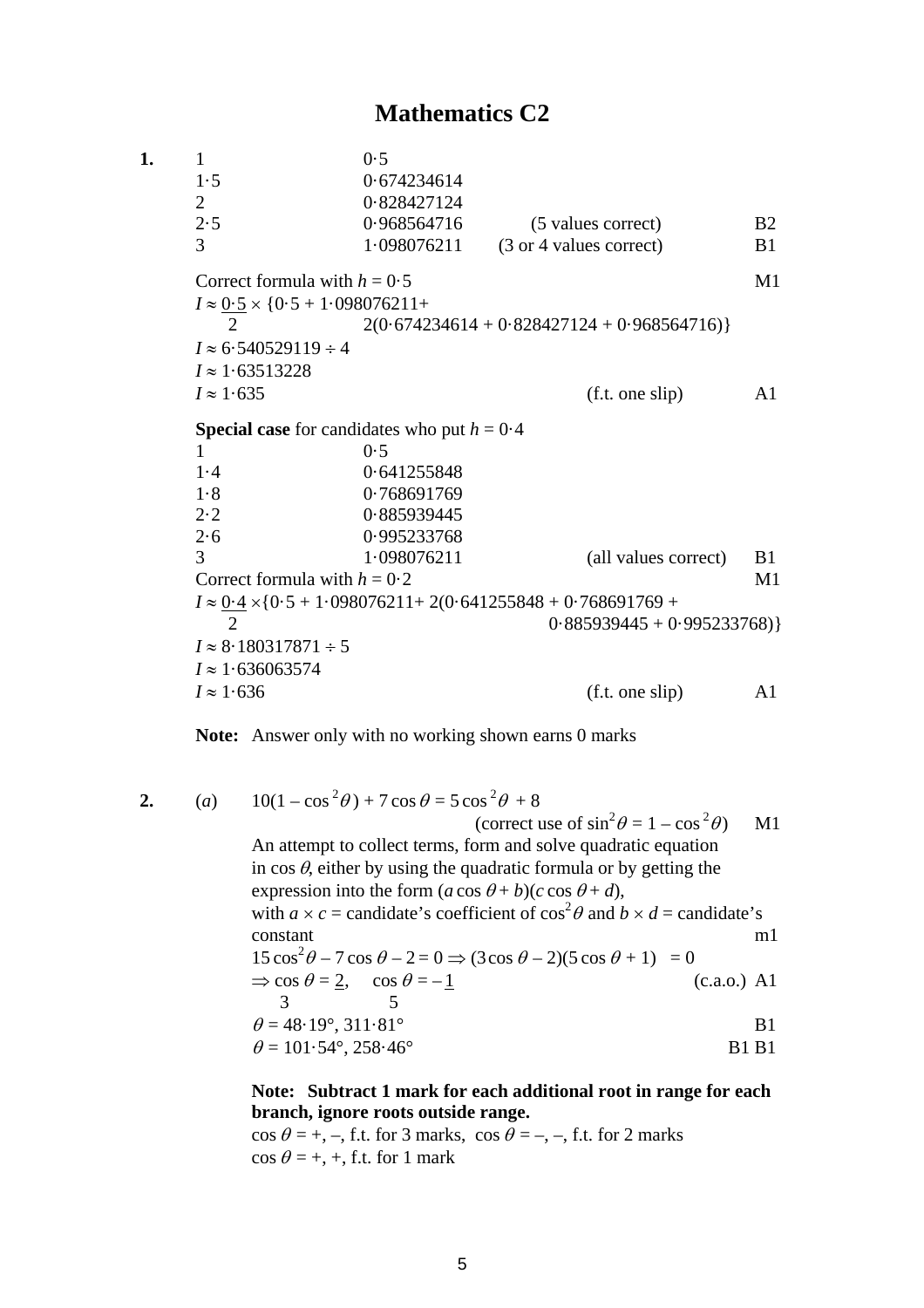| $x-50=-43^{\circ}, 223^{\circ}, 317^{\circ}$ |               | (at least one value) | <b>B</b> 1   |
|----------------------------------------------|---------------|----------------------|--------------|
| $x = 7^{\circ}, 273^{\circ},$                | (both values) |                      | <b>B1 B1</b> |

## **Note: Subtract from final 2 marks 1 mark for each additional root in range, ignore roots outside range.**

(*c*) sin  $\phi \le 1$ , cos  $\phi \le 1$  and thus sin  $\phi + \cos \phi \le 2$  E1

3. (a) 
$$
\frac{1}{2} \times x \times (2x-3) \times \sin 150^{\circ} = 6.75
$$
  
\n2 (substituting the correct values and expressions in the correct places in the area formula)  
\n(b) 
$$
2x^2 - 3x - 27 = 0
$$
  
\n(b) 
$$
2x^2 - 3x - 27 = 0
$$
  
\n4. (conving) All (conving) All (conving) All (conving) All (in the image) All (in the image) and 
$$
2x + b)(cx + d),
$$
 with 
$$
a \times c = 2
$$
 and 
$$
b \times d = -27
$$
  
\n5. (a) All (b) 
$$
BC^2 = 4.5^2 + 6^2 - 2 \times 4.5 \times 6 \times \cos 150^{\circ}
$$
  
\n6. (correct use of cos rule, f.t. candidate's derived value for x) All (in the image) and (in the image) and (in the image) and (in the image) and (in the image) and (in the image) and (in the image) and (in the image) and (in the image) and (in the image) and (in the image) and (in the image) and (in the image) and (in the image) and (in the image) and (in the image) and (in the image) and (in the image) and (in the image) and (in the image) and (in the image) and (in the image) and (in the image) and (in the image) and (in the image) and (in the image) and (in the image) and (in the image) and (in the image) and (in the image) and (in the image) and (in the image) and (in the image) and (in the image) and (in the image) and (in the image) and (in the image) and (in the image) and (in the image) and (in the image) and (in the image) and (in the image) and (in the image) and (in the image) and (in the image) and (in the image) and (in the image) and (in the image) and (in the image) and (in the image) and (in the image) and (in the image) and (in the image) and (in the image) and (in the image) and (in the image) and (in the image) and (in the image) and (in the image) and (in the image) and (in the image) and (in the image) and (in the image) and (in the image) and (in the image) and (in the image) and (in the image) and (in the image) and (in the image) and (in the image) and (in the image) and (in the image) and (in the image) and (in the image) and (in the image) and (in the image) and (in the image) and (

 $n = 51$  (c.a.o.) A1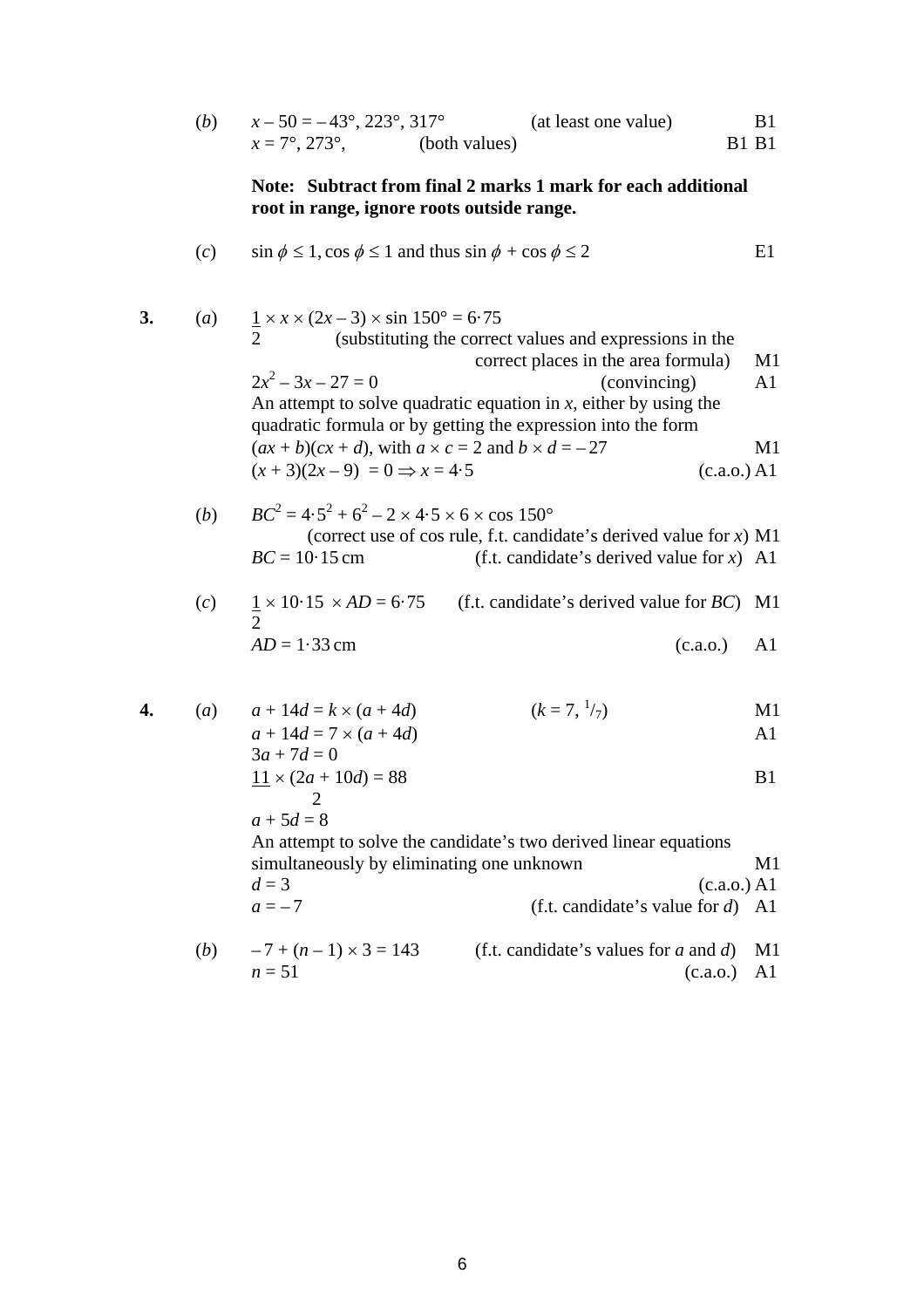5. (a) 
$$
S_n = a + ar + \dots + ar^{n-1}
$$
 (at least 3 terms, one at each end) B1  
\n
$$
rS_n = ar + \dots + ar^{n-1} + ar^n
$$
  
\n
$$
S_n - rS_n = a - ar^n
$$
 (multiply first line by *r* and subtract) M1  
\n
$$
(1 - r)S_n = a(1 - r^n)
$$
  
\n
$$
S_n = \frac{a(1 - r^n)}{1 - r}
$$
 (convincing) A1

(b) 
$$
a + ar = 25.2
$$
 or  $\underline{a(1 - r^2)} = 25.2$  B1

$$
\frac{a}{1-r} = 30
$$
 B1

An attempt to solve the candidate's derived equations simultaneously by eliminating *a* M1

$$
30(1 - r) + 30(1 - r)r = 25.2
$$
 (a correct quadratic in r) A1  
(c.a.o.) A1  
(d.e.) (a con-  
(e.a.o.) A1  
(e.a.o.) A1  
(f.t. candidate's value for r provided r > 0) A1

$$
\mathcal{L}^{\mathcal{U}}
$$

6. (a) 
$$
4 \times \frac{x^{-2}}{2} - 3 \times \frac{x^{5/4}}{5/4} + c
$$
 (Deduct 1 mark if no *c* present) B1,B1

(b) (i) 
$$
4-x^2 = 0
$$
  
\n $x = -2, x = 2$  (both values, c.a.o.)  
\n**M1**  
\n**M1**

#### (ii) Use of integration to find an area M1  $\int 4 dx = 4x, \qquad \int x^2 dx = \frac{x^3}{2}$ B1, B1

$$
\int 4 dx = 4x, \qquad \int x dx = \frac{x}{3}
$$

Total area 
$$
=
$$
  $\int_{-2}^{2} (4 - x^2) dx - \int_{2}^{3} (4 - x^2) dx$ 

(subtraction of integrals with correct use of candidate's *xA*, *xB* and  $3$  as limits) m1

Total area = 
$$
[4x - (1/3)x^3]_{-2}^2 - [4x - (1/3)x^3]_{2}^3
$$
  
\n= { $[8 - (8/3)] - [(-8) - (-8/3)]$ }  
\n- { $[12 - 9] - [8 - (8/3)]$ }

Correct method of substitution of candidate's limits in at least one integral m1 Total area  $= 13$  (c.a.o.) A1

### **Note: Answer only with no working shown earns 0 marks**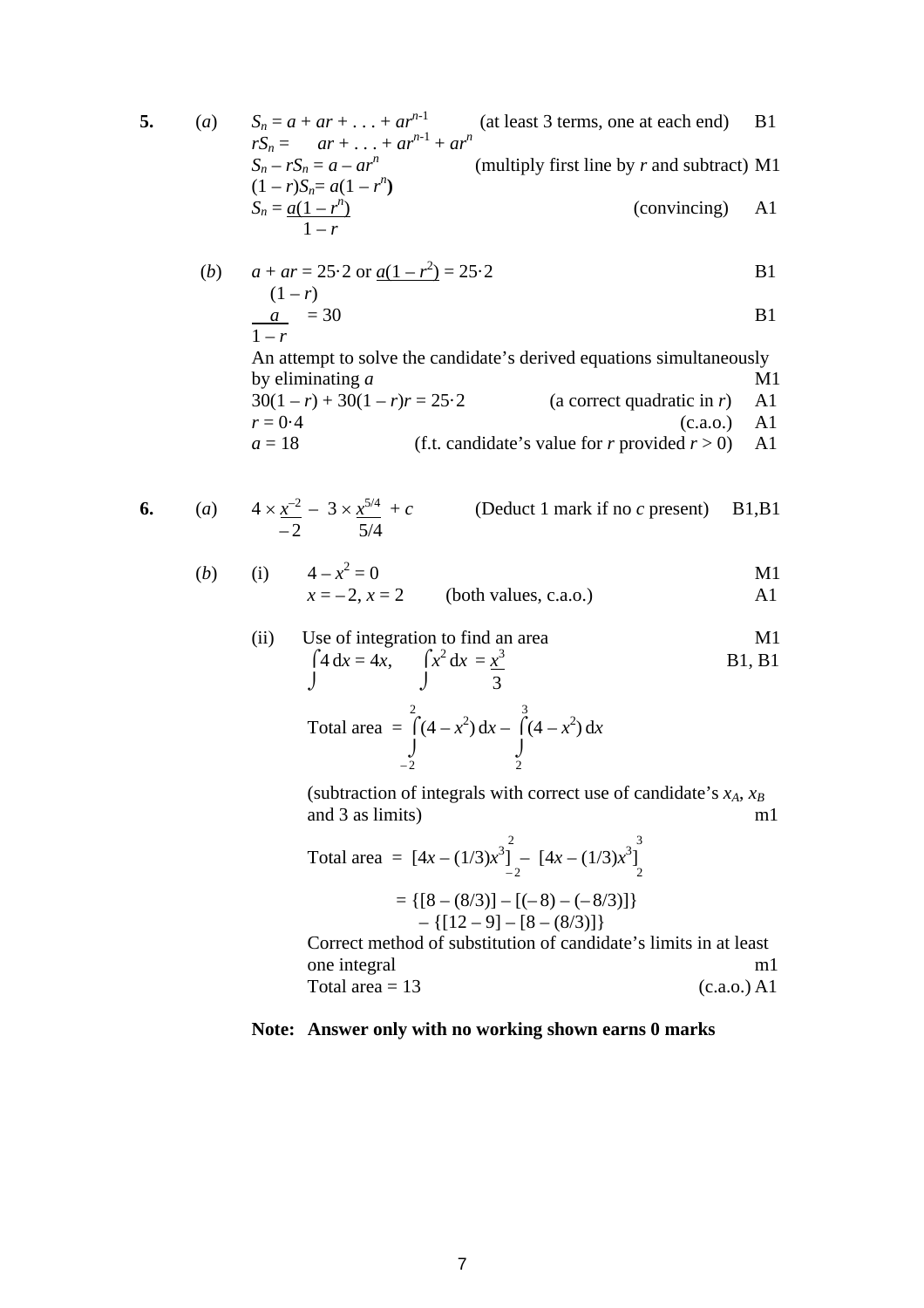7. (*a*) Let  $p = log_a x$ ,  $q = log_a y$ Then  $x = a^p$ ,  $y = a^q$  (relationship between log and power) B1  $xy = a^p \times a^q = a^{p+q}$ (the laws of indices) B1  $log_a xy = p + q$ (relationship between log and power)  $\log_a xy = p + q = \log_a x + \log_a y$  (convincing) B1 (*b*) **Either:**  $(3 - 5x) \log_{10} 2 = \log_{10} 12$ (taking logs on both sides and using the power law) M1  $x = 3 \log_{10} 2 - \log_{10} 12$  A1 5 log <sup>10</sup> 2  $x = -0.117$  (f.t. one slip, see below) A1 **Or:**   $3 - 5x = log_2 12$  (rewriting as a log equation) M1  $x = 3 - \log_2 12$  A1 5  $x = -0.117$  (f.t. one slip, see below) A1 **Note:** an answer of  $x = 0.117$  from  $x = \log_{10} 12 - 3 \log_{10} 2$  $5 \log_{10} 2$ earns M1 A0 A1 an answer of  $x = 1.317$  from  $x = \log_{10} 12 + 3 \log_{10} 2$  5 log <sup>10</sup> 2 earns M1 A0 A1 an answer of  $x = -0.585$  from  $x = 3 \log_{10} 2 - \log_{10} 12$  $\log_{10} 2$ earns M1 A0 A1

### **Note: Answer only with no working shown earns 0 marks**

(*c*) (i)  $2 \log_9 (x+1) = \log_9 (x+1)^2$ (power law) B1  $\log_9 (3x-1) + \log_9 (x+4) - \log_9 (x+1)^2$  $=$  log<sub>9</sub> (3*x* – 1)(*x* + 4)  $(x+1)^2$ (addition law) B1 (subtraction law) B1 (ii)  $\log_9 (3x-1)(x+4) = 1/2 \Rightarrow (3x-1)(x+4) = 3$  $(x+1)^2$   $(x+1)^2$ (f.t. candidate's log expression) M1  $x = 1.4$  (c.a.o.) A1